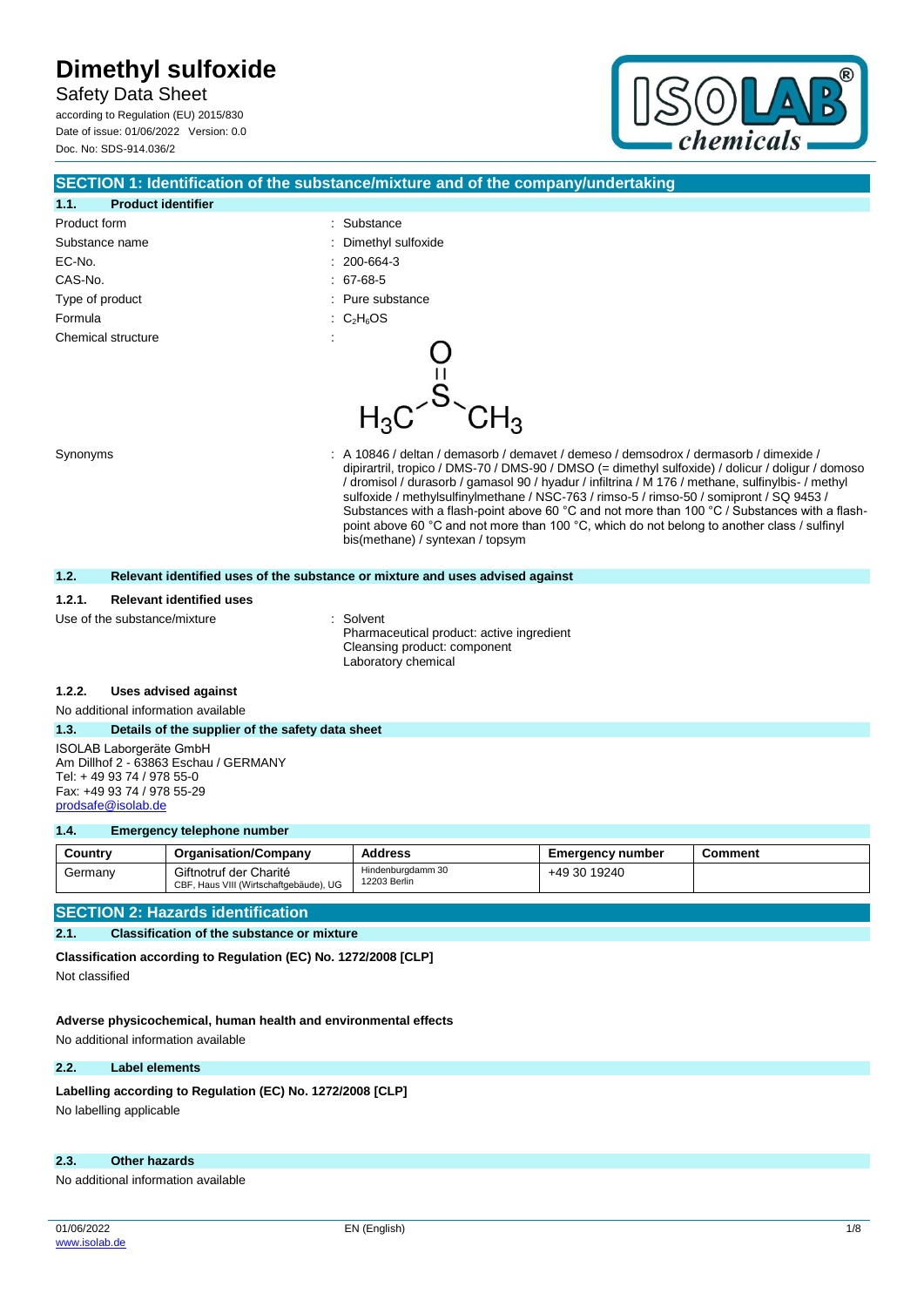Safety Data Sheet

according to Regulation (EU) 2015/830 Date of issue: 01/06/2022 Version: 0.0 Doc. No: SDS-914.036/2



#### **SECTION 3: Composition/information on ingredients**

#### **3.1. Substances**

| Name               | <b>Product identifier</b>               | %   |
|--------------------|-----------------------------------------|-----|
| Dimethyl sulfoxide | (CAS-No.) 67-68-5<br>(EC-No.) 200-664-3 | 100 |

Full text of H-statements: see section 16

### **3.2. Mixtures**

Not applicable

| <b>SECTION 4: First aid measures</b>                                |                                                                                                                                                                            |  |  |
|---------------------------------------------------------------------|----------------------------------------------------------------------------------------------------------------------------------------------------------------------------|--|--|
| Description of first aid measures<br>4.1.                           |                                                                                                                                                                            |  |  |
| First-aid measures general                                          | : If you feel unwell, seek medical advice.                                                                                                                                 |  |  |
| First-aid measures after inhalation                                 | : Remove the victim into fresh air. Respiratory problems: consult a doctor/medical service.                                                                                |  |  |
| First-aid measures after skin contact                               | Rinse with water. Do not apply (chemical) neutralizing agents. Take victim to a doctor if<br>irritation persists.                                                          |  |  |
| First-aid measures after eye contact                                | Rinse with water. Do not apply neutralizing agents. Take victim to an ophthalmologist if irritation<br>persists.                                                           |  |  |
| First-aid measures after ingestion                                  | : Rinse mouth with water. Call Poison Information Centre (www.big.be/antigif.htm). Consult a<br>doctor/medical service if you feel unwell.                                 |  |  |
| 4.2.<br>Most important symptoms and effects, both acute and delayed |                                                                                                                                                                            |  |  |
| Symptoms/effects after inhalation                                   | : No effects known.                                                                                                                                                        |  |  |
| Symptoms/effects after skin contact                                 | Slight irritation. ON CONTINUOUS EXPOSURE/CONTACT: Red skin. Skin rash/inflammation.<br>Breath has characteristic odour. Symptoms similar to those listed under ingestion. |  |  |
| Symptoms/effects after eye contact                                  | Slight irritation. Redness of the eye tissue.                                                                                                                              |  |  |
| Symptoms/effects after ingestion                                    | : AFTER ABSORPTION OF HIGH QUANTITIES: Headache. Nausea. Vomiting. Abdominal pain.<br>Dizziness.                                                                           |  |  |
| Chronic symptoms                                                    | ON CONTINUOUS/REPEATED EXPOSURE/CONTACT: Skin rash/inflammation. Feeling of<br>weakness. Nausea. Vomiting. Headache. Breath has characteristic odour.                      |  |  |

#### **4.3. Indication of any immediate medical attention and special treatment needed**

No additional information available

|                           | <b>SECTION 5: Fire-fighting measures</b>                            |  |                                                                                                                                                                                                            |
|---------------------------|---------------------------------------------------------------------|--|------------------------------------------------------------------------------------------------------------------------------------------------------------------------------------------------------------|
| 5.1.                      | <b>Extinguishing media</b>                                          |  |                                                                                                                                                                                                            |
|                           | Suitable extinguishing media                                        |  | : Water spray. Polyvalent foam. Alcohol-resistant foam. BC powder. Carbon dioxide.                                                                                                                         |
|                           | Unsuitable extinguishing media                                      |  | : No unsuitable extinguishing media known.                                                                                                                                                                 |
| 5.2.                      | Special hazards arising from the substance or mixture               |  |                                                                                                                                                                                                            |
| Fire hazard               |                                                                     |  | DIRECT FIRE HAZARD. Material presenting a fire hazard. INDIRECT FIRE HAZARD.<br>Temperature above flashpoint: higher fire/explosion hazard. Reactions involving a fire hazard:<br>see "Reactivity Hazard". |
| Explosion hazard          |                                                                     |  | INDIRECT EXPLOSION HAZARD. Reactions with explosion hazards: see "Reactivity Hazard".                                                                                                                      |
| 5.3.                      | <b>Advice for firefighters</b>                                      |  |                                                                                                                                                                                                            |
|                           | Precautionary measures fire                                         |  | Exposure to fire/heat: keep upwind. Exposure to fire/heat: consider evacuation. Exposure to<br>fire/heat: seal off low-lying areas. Exposure to fire/heat: have neighbourhood close doors and<br>windows.  |
| Firefighting instructions |                                                                     |  | Cool tanks/drums with water spray/remove them into safety. Dilute toxic gases with water<br>spray.                                                                                                         |
|                           | Protection during firefighting                                      |  | Heat/fire exposure: compressed air/oxygen apparatus.                                                                                                                                                       |
|                           | <b>SECTION 6: Accidental release measures</b>                       |  |                                                                                                                                                                                                            |
| 6.1.                      | Personal precautions, protective equipment and emergency procedures |  |                                                                                                                                                                                                            |
| 6.1.1.                    | For non-emergency personnel                                         |  |                                                                                                                                                                                                            |

#### Protective equipment : Gloves. Protective clothing. See "Material-Handling" to select protective clothing. Emergency procedures **in the state of the danger area.** No naked flames. Wash contaminated clothes. In case of reactivity hazard: consider evacuation. **6.1.2. For emergency responders**

No additional information available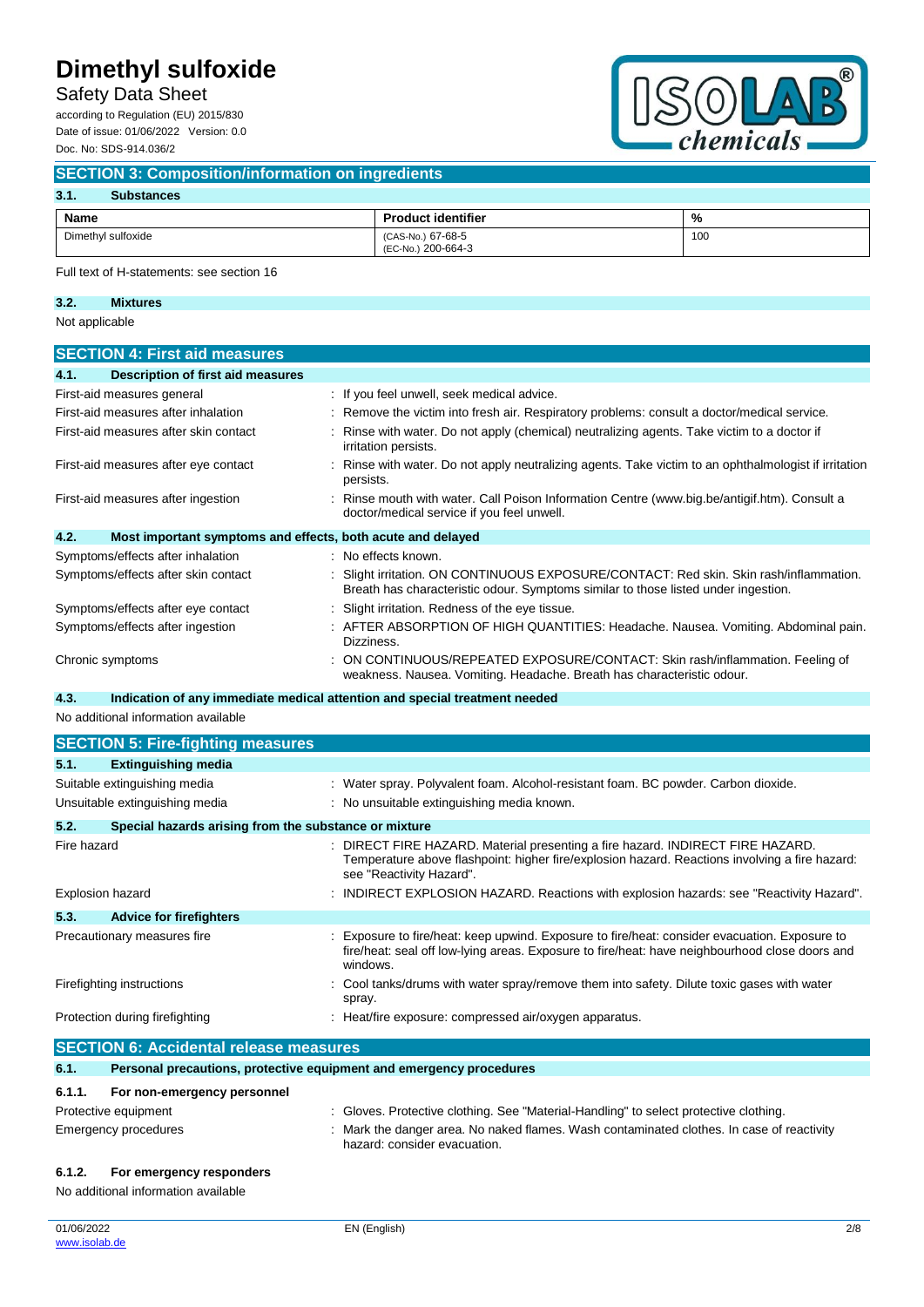## Safety Data Sheet

according to Regulation (EU) 2015/830 Date of issue: 01/06/2022 Version: 0.0 Doc. No: SDS-914.036/2



| 6.2.            | <b>Environmental precautions</b>                             |  |                                                                                                                                                                                                                                                                                                                                                                                                                                                                                                                                                              |  |
|-----------------|--------------------------------------------------------------|--|--------------------------------------------------------------------------------------------------------------------------------------------------------------------------------------------------------------------------------------------------------------------------------------------------------------------------------------------------------------------------------------------------------------------------------------------------------------------------------------------------------------------------------------------------------------|--|
|                 | No additional information available                          |  |                                                                                                                                                                                                                                                                                                                                                                                                                                                                                                                                                              |  |
| 6.3.            | Methods and material for containment and cleaning up         |  |                                                                                                                                                                                                                                                                                                                                                                                                                                                                                                                                                              |  |
| For containment |                                                              |  | : Contain released substance, pump into suitable containers. Plug the leak, cut off the supply.                                                                                                                                                                                                                                                                                                                                                                                                                                                              |  |
|                 | Methods for cleaning up                                      |  | : For minor spillages wash down with excess of water. Take up liquid spill into absorbent<br>material, e.g.: sand, earth, vermiculite or kieselguhr. Scoop absorbed substance into closing<br>containers. Spill must not return in its original container. Clean contaminated surfaces with an<br>excess of water. Wash clothing and equipment after handling.                                                                                                                                                                                               |  |
| 6.4.            | <b>Reference to other sections</b>                           |  |                                                                                                                                                                                                                                                                                                                                                                                                                                                                                                                                                              |  |
|                 | No additional information available                          |  |                                                                                                                                                                                                                                                                                                                                                                                                                                                                                                                                                              |  |
|                 | <b>SECTION 7: Handling and storage</b>                       |  |                                                                                                                                                                                                                                                                                                                                                                                                                                                                                                                                                              |  |
| 7.1.            | <b>Precautions for safe handling</b>                         |  |                                                                                                                                                                                                                                                                                                                                                                                                                                                                                                                                                              |  |
|                 | Precautions for safe handling                                |  | Comply with the legal requirements. Remove contaminated clothing immediately. Clean<br>contaminated clothing. Thoroughly clean/dry the installation before use. Keep away from naked<br>flames/heat. At temperature > flashpoint: use spark-/explosionproof appliances. Finely divided:<br>spark- and explosionproof appliances. Finely divided: keep away from ignition sources/sparks.<br>Observe normal hygiene standards. Keep container tightly closed. Carry operations in the<br>open/under local exhaust/ventilation or with respiratory protection. |  |
| 7.2.            | Conditions for safe storage, including any incompatibilities |  |                                                                                                                                                                                                                                                                                                                                                                                                                                                                                                                                                              |  |
|                 | Heat and ignition sources                                    |  | : KEEP SUBSTANCE AWAY FROM: heat sources.                                                                                                                                                                                                                                                                                                                                                                                                                                                                                                                    |  |
|                 | Information on mixed storage                                 |  | KEEP SUBSTANCE AWAY FROM: oxidizing agents. reducing agents. (strong) acids. (strong)<br>bases. halogens. water/moisture.                                                                                                                                                                                                                                                                                                                                                                                                                                    |  |
| Storage area    |                                                              |  | Store in a dry area. Store at ambient temperature. Keep out of direct sunlight. Ventilation at<br>floor level. May be stored under nitrogen. Meet the legal requirements.                                                                                                                                                                                                                                                                                                                                                                                    |  |
|                 | Special rules on packaging                                   |  | SPECIAL REQUIREMENTS: closing. dry. clean. correctly labelled. meet the legal<br>requirements. Secure fragile packagings in solid containers.                                                                                                                                                                                                                                                                                                                                                                                                                |  |
|                 | Packaging materials                                          |  | SUITABLE MATERIAL: No data available. MATERIAL TO AVOID: metal. plastics.                                                                                                                                                                                                                                                                                                                                                                                                                                                                                    |  |

**7.3. Specific end use(s)**

No additional information available

## **SECTION 8: Exposure controls/personal protection**

| 8.1. | <b>Control parameters</b> |
|------|---------------------------|
|      |                           |

| Dimethyl sulfoxide (67-68-5) |                                               |                           |
|------------------------------|-----------------------------------------------|---------------------------|
| Austria                      | Local name                                    | Dimethylsulfoxid          |
| Austria                      | MAK (mg/m <sup>3</sup> )                      | 160 mg/m $3$              |
| Austria                      | MAK (ppm)                                     | 50 ppm                    |
| Austria                      | Remark (AT)                                   | H                         |
| Denmark                      | Local name                                    | Dimethylsulfoxid          |
| Denmark                      | Grænseværdie (langvarig) (mg/m <sup>3</sup> ) | 160 mg/m <sup>3</sup>     |
| <b>Denmark</b>               | Grænseværdie (langvarig) (ppm)                | 50 ppm                    |
| Estonia                      | Local name                                    | Dimetüülsulfoksiid (DMSO) |
| Estonia                      | OEL TWA (mg/m <sup>3</sup> )                  | 150 mg/ $m3$              |
| Estonia                      | OEL TWA (ppm)                                 | 50 ppm                    |
| Estonia                      | OEL STEL (mg/m <sup>3</sup> )                 | 500 mg/m $3$              |
| Estonia                      | OEL STEL (ppm)                                | $150$ ppm                 |
| Finland                      | Local name                                    | Dimetyylisulfoksidi       |
| Finland                      | HTP-arvo (8h) (ppm)                           | 50 ppm                    |
| Finland                      | Huomautus (FI)                                | iho                       |
| Lithuania                    | Local name                                    | <b>Dimetilsulfoksidas</b> |
| Lithuania                    | IPRV (mg/m <sup>3</sup> )                     | 150 mg/ $m3$              |
| Lithuania                    | IPRV (ppm)                                    | 50 ppm                    |
| Lithuania                    | TPRV (mg/m <sup>3</sup> )                     | 500 mg/ $m3$              |
| Lithuania                    | TPRV (ppm)                                    | 150 ppm                   |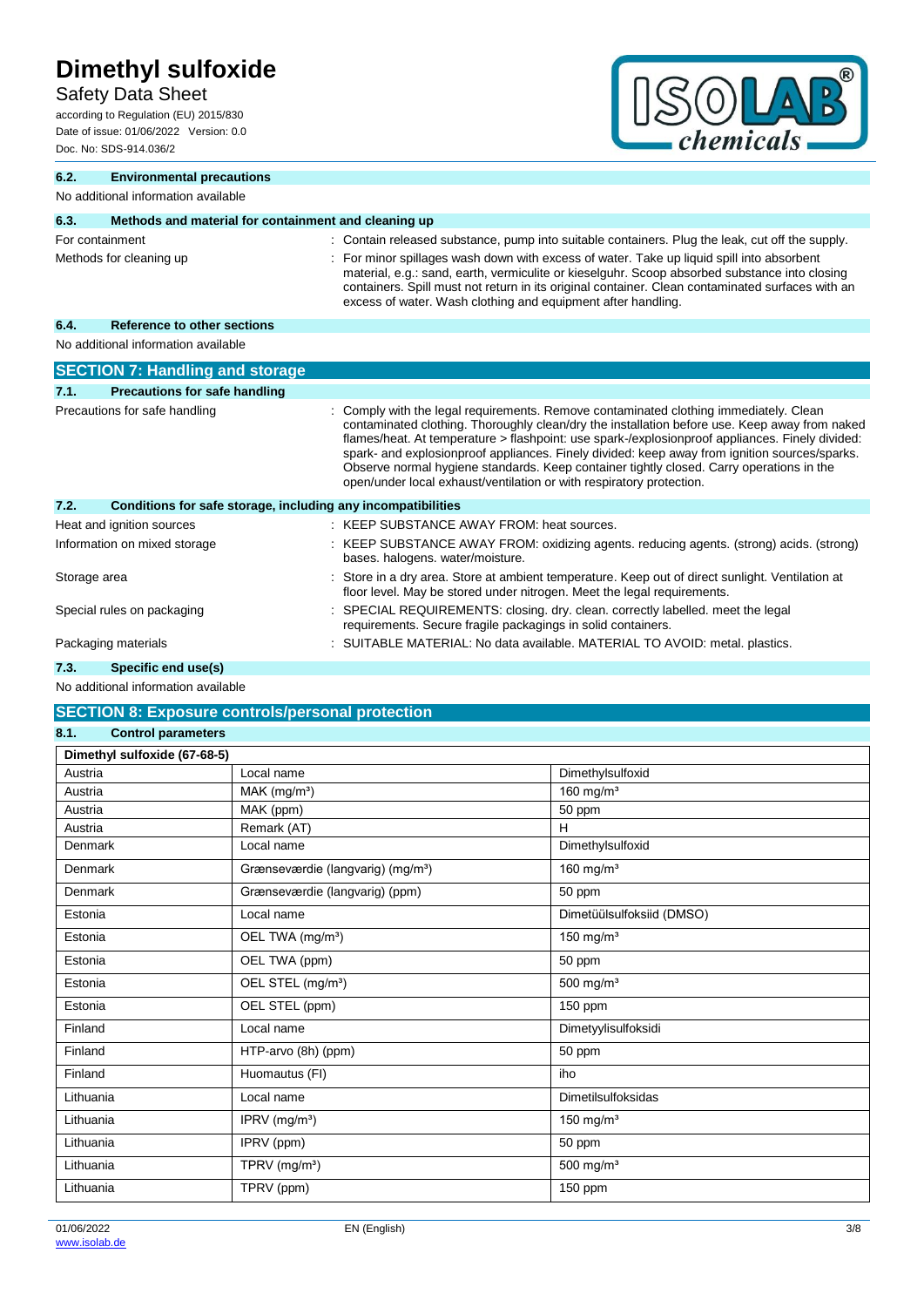Safety Data Sheet

according to Regulation (EU) 2015/830 Date of issue: 01/06/2022 Version: 0.0 Doc. No: SDS-914.036/2



| Dimethyl sulfoxide (67-68-5) |                                           |                                                                                                                                                                                                                                                                                                              |
|------------------------------|-------------------------------------------|--------------------------------------------------------------------------------------------------------------------------------------------------------------------------------------------------------------------------------------------------------------------------------------------------------------|
| Lithuania                    | Remark (LT)                               | O (medžiaga į organizmą gali prasiskverbti pro<br>nepažeista oda)                                                                                                                                                                                                                                            |
| Slovenia                     | Local name                                | dimetilsulfoksid                                                                                                                                                                                                                                                                                             |
| Slovenia                     | OEL TWA (mg/m <sup>3</sup> )              | 160 mg/ $m3$                                                                                                                                                                                                                                                                                                 |
| Sweden                       | Local name                                | Dimetylsulfoxid                                                                                                                                                                                                                                                                                              |
| Sweden                       | nivågränsvärde (NVG) (mg/m <sup>3</sup> ) | 150 mg/m <sup>3</sup>                                                                                                                                                                                                                                                                                        |
| Sweden                       | nivågränsvärde (NVG) (ppm)                | 50 ppm                                                                                                                                                                                                                                                                                                       |
| Sweden                       | kortidsvärde (KTV) (mg/m <sup>3</sup> )   | 500 mg/ $m3$                                                                                                                                                                                                                                                                                                 |
| Sweden                       | kortidsvärde (KTV) (ppm)                  | 150 ppm                                                                                                                                                                                                                                                                                                      |
| Sweden                       | Anmärkning (SE)                           | H (Ämnet kan lätt upptas genom huden Det<br>föreskrivna gränsvärdet bedöms ge tillräckligt skydd<br>endast under förutsättning att huden är skyddad mot<br>exponering för ämnet ifråga); V (Vägledande<br>korttidsgränsvärde ska användas som ett<br>rekommenderat högsta värde som inte bör<br>överskridas) |
| <b>Russian Federation</b>    | Local name                                | Диметилсульфоксид                                                                                                                                                                                                                                                                                            |
| <b>Russian Federation</b>    | OEL Ceiling (mg/m <sup>3</sup> )          | $20$ mg/m <sup>3</sup>                                                                                                                                                                                                                                                                                       |
| <b>Russian Federation</b>    | Remark (RU)                               | 4 класс опасности - умеренно опасное; п + а (смесь<br>паров и аэрозоля)                                                                                                                                                                                                                                      |
| Switzerland                  | Local name                                | Dimethylsulfoxid (DMSO)                                                                                                                                                                                                                                                                                      |
| Switzerland                  | $VME$ (mg/m <sup>3</sup> )                | 160 mg/m $3$                                                                                                                                                                                                                                                                                                 |
| Switzerland                  | VME (ppm)                                 | 50 ppm                                                                                                                                                                                                                                                                                                       |
| Switzerland                  | $VLE$ (mg/m <sup>3</sup> )                | 320 mg/ $m3$                                                                                                                                                                                                                                                                                                 |
| Switzerland                  | VLE (ppm)                                 | $100$ ppm                                                                                                                                                                                                                                                                                                    |
| Switzerland                  | Remark (CH)                               | H - OAW <sup>KT AN</sup>                                                                                                                                                                                                                                                                                     |

#### **8.2. Exposure controls**

#### **Materials for protective clothing:**

GIVE EXCELLENT RESISTANCE: No data available. GIVE GOOD RESISTANCE: butyl rubber. chloroprene rubber. neoprene. tetrafluoroethylene. latex. GIVE LESS RESISTANCE: No data available. GIVE POOR RESISTANCE: PVC. PVA. viton. nitrile rubber. natural rubber

#### **Hand protection:**

Gloves

#### **Eye protection:**

Safety glasses

#### **Skin and body protection:**

Protective clothing

#### **Respiratory protection:**

Wear gas mask with filter type A if conc. in air > exposure limit

| <b>SECTION 9: Physical and chemical properties</b>            |                                 |     |  |
|---------------------------------------------------------------|---------------------------------|-----|--|
| Information on basic physical and chemical properties<br>9.1. |                                 |     |  |
| Physical state                                                | $:$ Liquid                      |     |  |
| Appearance                                                    | $\therefore$ Liquid.            |     |  |
| Molecular mass                                                | $: 78.13$ g/mol                 |     |  |
| Colour                                                        | : Colourless.                   |     |  |
| Odour                                                         | Almost odourless. Garlic odour. |     |  |
| Odour threshold                                               | : No data available             |     |  |
| pH                                                            | : No data available             |     |  |
| Relative evaporation rate (butylacetate=1)                    | : No data available             |     |  |
| Melting point                                                 | : 18.5 $^{\circ}$ C             |     |  |
| 01/06/2022                                                    | EN (English)                    | 4/8 |  |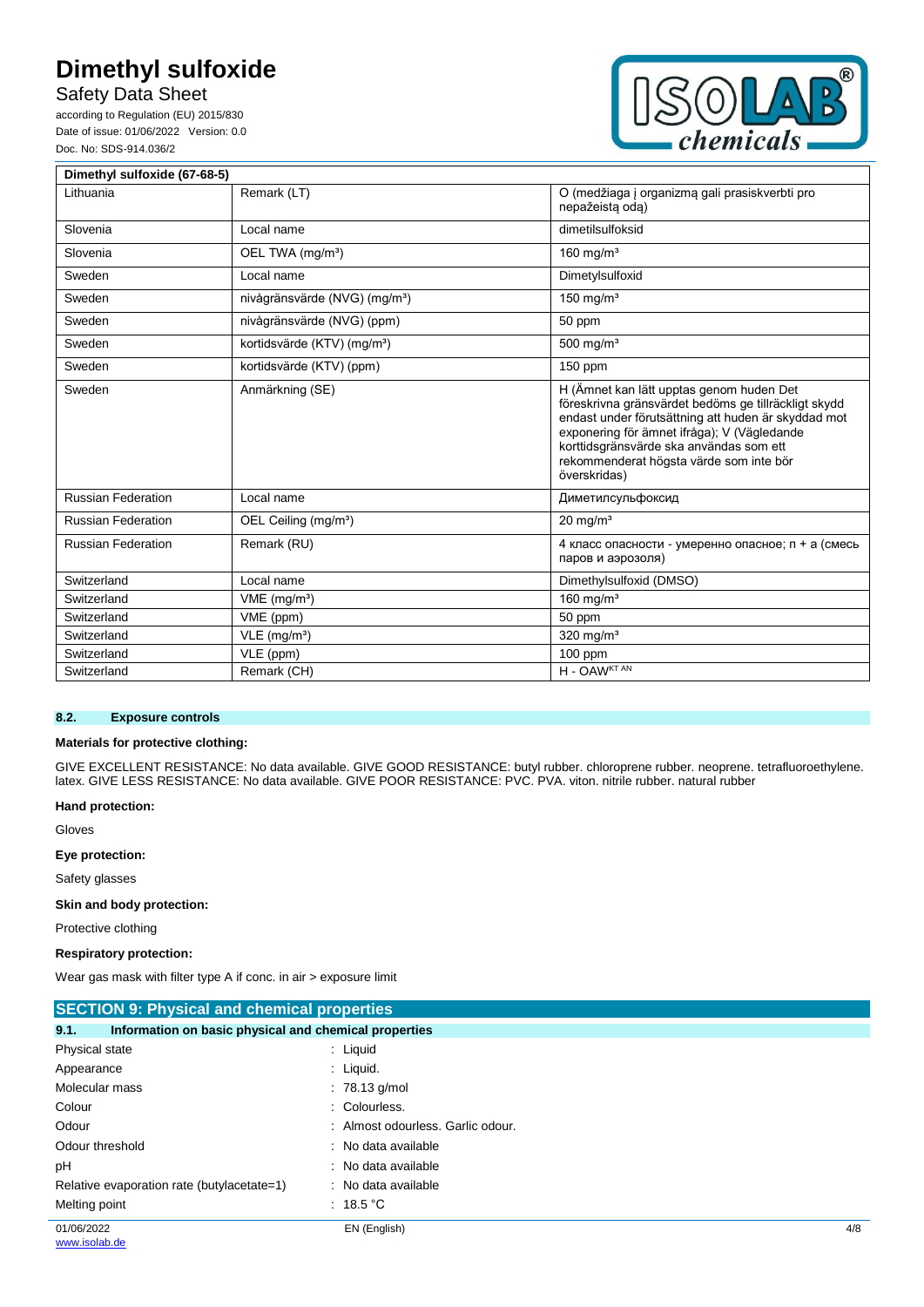## Safety Data Sheet

according to Regulation (EU) 2015/830 Date of issue: 01/06/2022 Version: 0.0 Doc. No: SDS-914.036/2



| Freezing point                                |  | : No data available                                                                                                              |
|-----------------------------------------------|--|----------------------------------------------------------------------------------------------------------------------------------|
| Boiling point                                 |  | : 189 °C (1013 hPa)                                                                                                              |
| Flash point                                   |  | : 87 °C (1013 hPa)                                                                                                               |
| Auto-ignition temperature                     |  | : $300 °C$ (1013 hPa)                                                                                                            |
| Decomposition temperature                     |  | : $>$ 190 °C                                                                                                                     |
| Flammability (solid, gas)                     |  | : No data available                                                                                                              |
| Vapour pressure                               |  | : 0.6 hPa (20 $^{\circ}$ C)                                                                                                      |
| Vapour pressure at 50 °C                      |  | : 7.5 hPa (50 $^{\circ}$ C)                                                                                                      |
| Relative vapour density at 20 °C              |  | : 2.7                                                                                                                            |
| Relative density                              |  | : $1.1(20 °C)$                                                                                                                   |
| Relative density of saturated gas/air mixture |  | : 1                                                                                                                              |
| Density                                       |  | : 1101 kg/m <sup>3</sup> (20 °C)                                                                                                 |
| Solubility                                    |  | Soluble in water. Soluble in ethanol. Soluble in ether. Soluble in acetone. Soluble in chloroform.<br>Water: 100 g/100ml (25 °C) |
| Log Pow                                       |  | : -1.35 (Experimental value; 20 $°C$ )                                                                                           |
| Viscosity, kinematic                          |  | : No data available                                                                                                              |
| Viscosity, dynamic                            |  | 0.00214 Pa.s (20 °C)                                                                                                             |
| Explosive properties                          |  | : No data available                                                                                                              |
| Oxidising properties                          |  | No data available                                                                                                                |
| <b>Explosive limits</b>                       |  | $: 1.8 - 63.0$ vol %                                                                                                             |
| <b>Other information</b><br>9.2.              |  |                                                                                                                                  |
| Specific conductivity                         |  | : 200000 pS/m                                                                                                                    |
| Saturation concentration                      |  | $8 \text{ g/m}^3$                                                                                                                |
| VOC content                                   |  | $: 100 \%$                                                                                                                       |
| Other properties                              |  | : Gas/vapour heavier than air at 20°C. Clear. Hygroscopic. Slightly volatile.                                                    |
|                                               |  |                                                                                                                                  |

## **SECTION 10: Stability and reactivity**

#### **10.1. Reactivity**

On burning: release of toxic and corrosive gases/vapours (sulphur oxides, carbon monoxide - carbon dioxide). Reacts violently with many compounds e.g.: with (strong) oxidizers, with (some) halogens compounds and with (some) acids: (increased) risk of fire/explosion.

| 10.2.        | <b>Chemical stability</b>                                                                                                                                                                                                         |
|--------------|-----------------------------------------------------------------------------------------------------------------------------------------------------------------------------------------------------------------------------------|
| Hygroscopic. |                                                                                                                                                                                                                                   |
| 10.3.        | <b>Possibility of hazardous reactions</b>                                                                                                                                                                                         |
|              | No additional information available                                                                                                                                                                                               |
| 10.4.        | <b>Conditions to avoid</b>                                                                                                                                                                                                        |
|              | No additional information available                                                                                                                                                                                               |
| 10.5.        | Incompatible materials                                                                                                                                                                                                            |
|              | No additional information available                                                                                                                                                                                               |
| 10.6.        | Hazardous decomposition products                                                                                                                                                                                                  |
|              | $\mathbf{r}$ , and the second contract of the second contract of the second contract of the second contract of the second contract of the second contract of the second contract of the second contract of the second contract of |

No additional information available

|                              | <b>SECTION 11: Toxicological information</b>  |                   |  |  |
|------------------------------|-----------------------------------------------|-------------------|--|--|
|                              | 11.1.<br>Information on toxicological effects |                   |  |  |
| Acute toxicity               |                                               | : Not classified  |  |  |
| Dimethyl sulfoxide (67-68-5) |                                               |                   |  |  |
|                              | LD50 oral rat                                 | 28300 mg/kg (Rat) |  |  |
|                              |                                               |                   |  |  |

| 40000 mg/kg bodyweight (Rat; Experimental value)<br>LD50 dermal rat |                  |     |
|---------------------------------------------------------------------|------------------|-----|
| Skin corrosion/irritation                                           | Not classified   |     |
| Serious eye damage/irritation                                       | : Not classified |     |
| Respiratory or skin sensitisation                                   | : Not classified |     |
| Germ cell mutagenicity                                              | Not classified   |     |
| Carcinogenicity                                                     | Not classified   |     |
| Reproductive toxicity                                               | Not classified   |     |
| 01/06/2022                                                          | EN (English)     | 5/8 |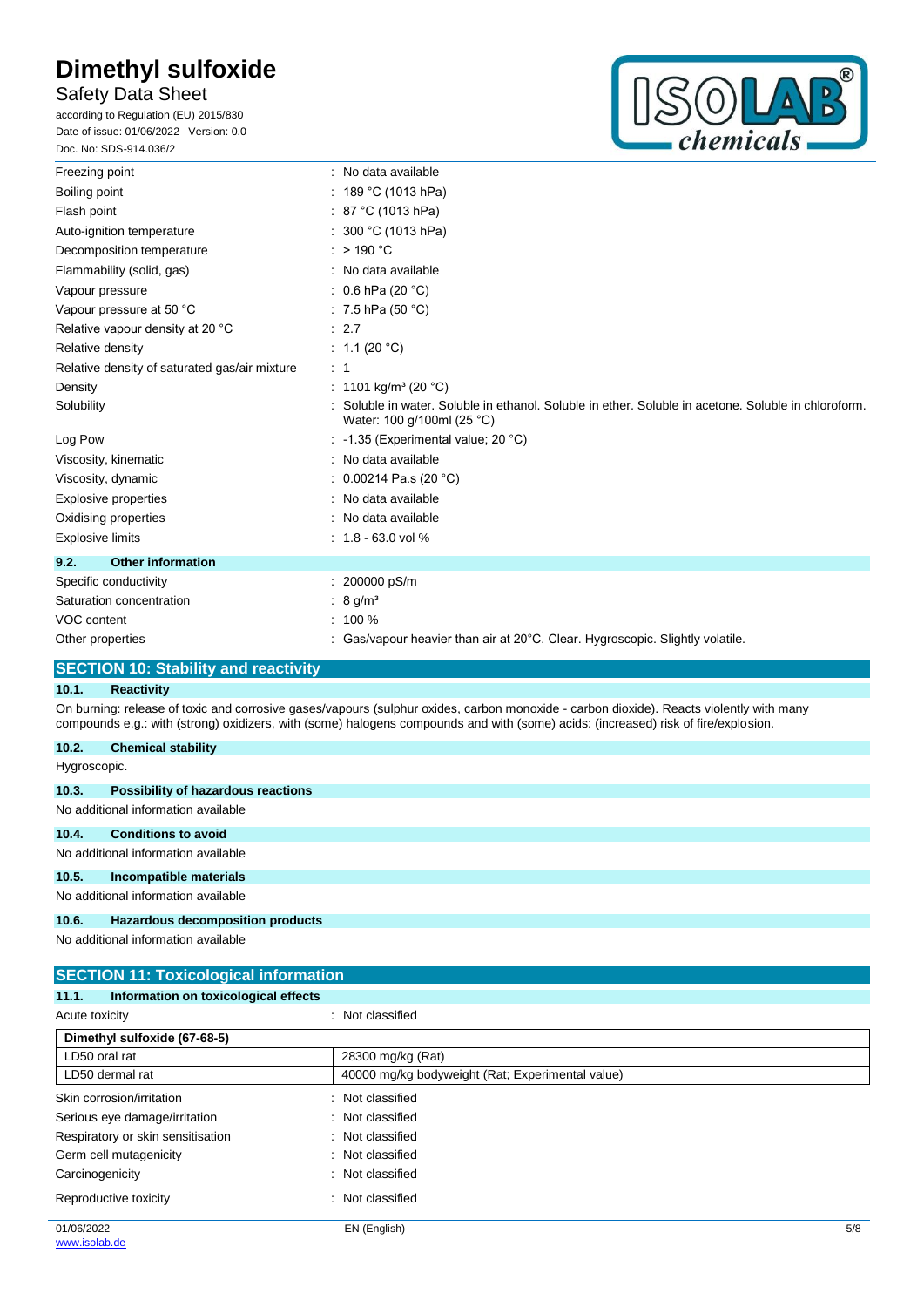## Safety Data Sheet

according to Regulation (EU) 2015/830

| chemicals |
|-----------|

| Date of issue: 01/06/2022 Version: 0.0<br>Doc. No: SDS-914.036/2 |                  |
|------------------------------------------------------------------|------------------|
| STOT-single exposure                                             | : Not classified |
| STOT-repeated exposure                                           | : Not classified |
| Aspiration hazard                                                | : Not classified |

| <b>SECTION 12: Ecological information</b> |                                                                                                                                                                                                                               |
|-------------------------------------------|-------------------------------------------------------------------------------------------------------------------------------------------------------------------------------------------------------------------------------|
| 12.1.<br><b>Toxicity</b>                  |                                                                                                                                                                                                                               |
| Ecology - general                         | : Classification concerning the environment: not applicable.                                                                                                                                                                  |
| Ecology - air                             | : Not classified as dangerous for the ozone layer (Regulation (EC) No 1005/2009).                                                                                                                                             |
| Ecology - water                           | Mild water pollutant (surface water). Not harmful to fishes (LC50(96h) >1000 mg/l). Not harmful<br>to invertebrates (Daphnia) (EC50 > 1000 mg/l). Not harmful to algae (EC50 > 1000 mg/l).<br>Inhibition of activated sludge. |

| 12.2.      | Persistence and degradability    |                                                                                     |
|------------|----------------------------------|-------------------------------------------------------------------------------------|
|            | Dimethyl sulfoxide (67-68-5)     |                                                                                     |
|            | Persistence and degradability    | Not readily biodegradable in water. Photolysis in the air.                          |
| 12.3.      | <b>Bioaccumulative potential</b> |                                                                                     |
|            | Dimethyl sulfoxide (67-68-5)     |                                                                                     |
| BCF fish 1 |                                  | $< 0.4$ (BCF)                                                                       |
| Log Pow    |                                  | -1.35 (Experimental value; 20 °C)                                                   |
|            | Bioaccumulative potential        | Bioaccumulation: not applicable.                                                    |
| 12.4.      | <b>Mobility in soil</b>          |                                                                                     |
|            | Dimethyl sulfoxide (67-68-5)     |                                                                                     |
|            | Surface tension                  | $0.0435$ N/m (20 °C; 10 g/l)                                                        |
| Log Koc    |                                  | Koc, SRC PCKOCWIN v1.66; 4.41; Calculated value; log Koc; SRC PCKOCWIN v1.66; 0.64; |

Calculated value

#### **12.5. Results of PBT and vPvB assessment**

No additional information available

#### **12.6. Other adverse effects**

No additional information available

| <b>SECTION 13: Disposal considerations</b> |                                                                                                                                                                                   |  |  |
|--------------------------------------------|-----------------------------------------------------------------------------------------------------------------------------------------------------------------------------------|--|--|
| 13.1.<br>Waste treatment methods           |                                                                                                                                                                                   |  |  |
| Product/Packaging disposal recommendations | : Recycle by distillation. Remove to an authorized incinerator equipped with an afterburner and a<br>flue gas scrubber with energy recovery. Do not discharge into surface water. |  |  |
| Additional information                     | : LWCA (the Netherlands): KGA category 03. Can be considered as non hazardous waste<br>according to Directive 2008/98/EC.                                                         |  |  |

### **SECTION 14: Transport information**

In accordance with ADR / RID / IMDG / IATA / ADN

| <b>ADR</b>                             | <b>IMDG</b>    | <b>IATA</b>    | <b>ADN</b>     | <b>RID</b>     |
|----------------------------------------|----------------|----------------|----------------|----------------|
| <b>UN number</b><br>14.1.              |                |                |                |                |
| Not applicable                         | Not applicable | Not applicable | Not applicable | Not applicable |
| 14.2.<br>UN proper shipping name       |                |                |                |                |
| Not applicable                         | Not applicable | Not applicable | Not applicable | Not applicable |
| Not applicable                         | Not applicable | Not applicable | Not applicable | Not applicable |
|                                        |                |                |                |                |
| Transport hazard class(es)<br>14.3.    |                |                |                |                |
| Not applicable                         | Not applicable | Not applicable | Not applicable | Not applicable |
| Not applicable                         | Not applicable | Not applicable | Not applicable | Not applicable |
| 14.4.<br><b>Packing group</b>          |                |                |                |                |
| Not applicable                         | Not applicable | Not applicable | Not applicable | Not applicable |
| <b>Environmental hazards</b><br>14.5.  |                |                |                |                |
| Not applicable                         | Not applicable | Not applicable | Not applicable | Not applicable |
| No supplementary information available |                |                |                |                |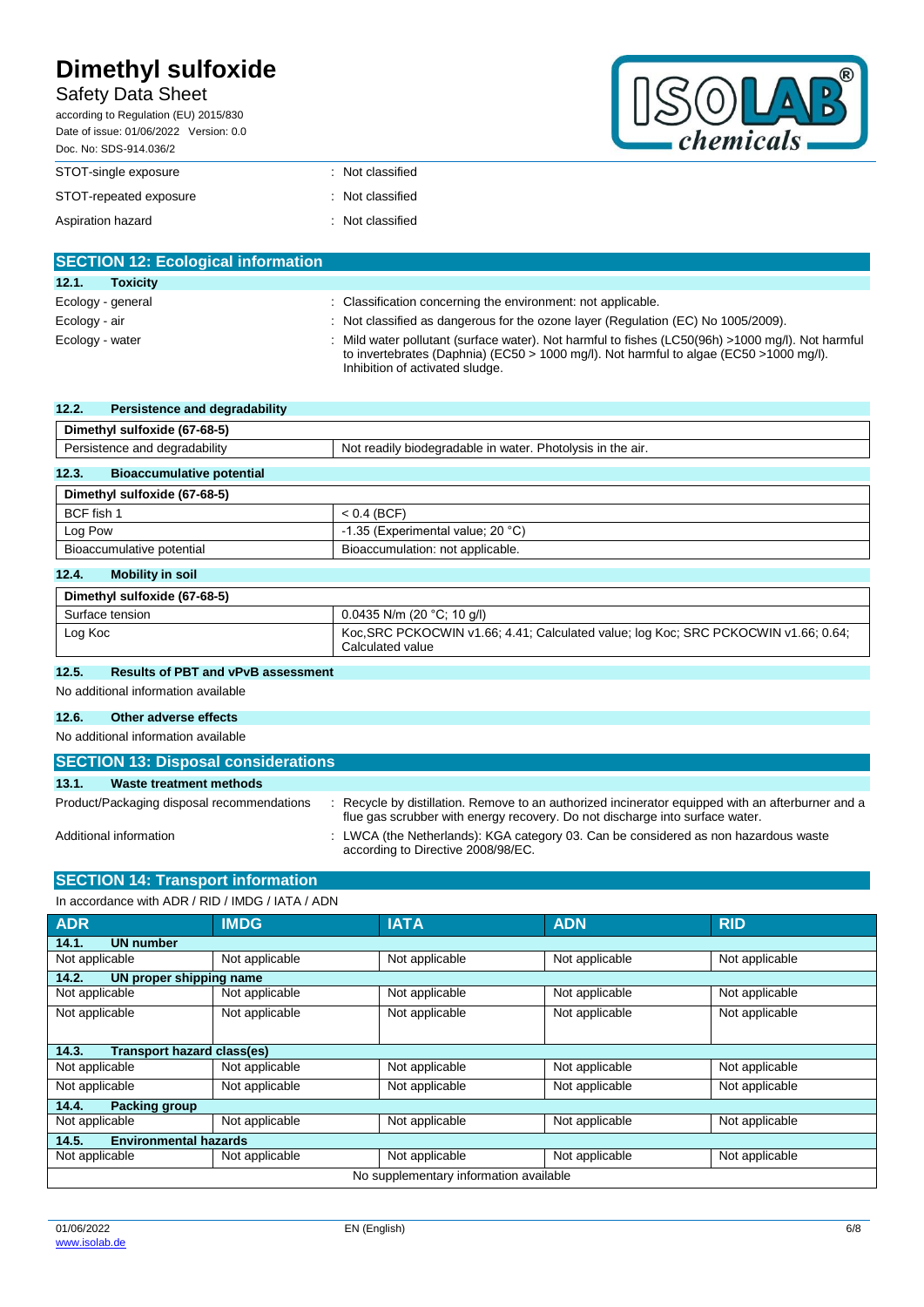## Safety Data Sheet

according to Regulation (EU) 2015/830 Date of issue: 01/06/2022 Version: 0.0 Doc. No: SDS-914.036/2



## **- Overland transport**

Not applicable

#### **- Transport by sea**

Not applicable

#### **- Air transport**

Not applicable

#### **- Inland waterway transport**

Not applicable

## **- Rail transport**

Not applicable

#### **14.7. Transport in bulk according to Annex II of Marpol and the IBC Code**

Not applicable

|                                                                                    | <b>SECTION 15: Regulatory information</b>                                                                                                          |  |                                                                                                                                                                |  |
|------------------------------------------------------------------------------------|----------------------------------------------------------------------------------------------------------------------------------------------------|--|----------------------------------------------------------------------------------------------------------------------------------------------------------------|--|
| 15.1.                                                                              | Safety, health and environmental regulations/legislation specific for the substance or mixture                                                     |  |                                                                                                                                                                |  |
| 15.1.1.                                                                            | <b>EU-Regulations</b>                                                                                                                              |  |                                                                                                                                                                |  |
|                                                                                    | No REACH Annex XVII restrictions<br>Dimethyl sulfoxide is not on the REACH Candidate List<br>Dimethyl sulfoxide is not on the REACH Annex XIV List |  |                                                                                                                                                                |  |
| VOC content                                                                        |                                                                                                                                                    |  | $: 100 \%$                                                                                                                                                     |  |
| 15.1.2.                                                                            | <b>National regulations</b>                                                                                                                        |  |                                                                                                                                                                |  |
| Germany                                                                            |                                                                                                                                                    |  |                                                                                                                                                                |  |
|                                                                                    | VwVwS Annex reference                                                                                                                              |  | Water hazard class (WGK) 1, low hazard to waters (Classification according to VwVwS, Annex<br>3; ID No. 5050)                                                  |  |
| <b>WGK</b> remark                                                                  |                                                                                                                                                    |  | Classification water polluting based on the R-phrases in compliance with Verwaltungsvorschrift<br>wassergefährdender Stoffe (VwVwS) of 27 July 2005 (Anhang 3) |  |
|                                                                                    | 12th Ordinance Implementing the Federal<br>Immission Control Act - 12. BlmSchV                                                                     |  | : Is not subject of the 12. BlmSchV (Hazardous Incident Ordinance)                                                                                             |  |
| <b>Netherlands</b>                                                                 |                                                                                                                                                    |  |                                                                                                                                                                |  |
|                                                                                    | SZW-lijst van kankerverwekkende stoffen                                                                                                            |  | The substance is not listed                                                                                                                                    |  |
|                                                                                    | SZW-lijst van mutagene stoffen                                                                                                                     |  | The substance is not listed                                                                                                                                    |  |
|                                                                                    | NIET-limitatieve lijst van voor de voortplanting<br>giftige stoffen - Borstvoeding                                                                 |  | : The substance is not listed                                                                                                                                  |  |
|                                                                                    | NIET-limitatieve lijst van voor de voortplanting<br>giftige stoffen - Vruchtbaarheid                                                               |  | : The substance is not listed                                                                                                                                  |  |
| NIET-limitatieve lijst van voor de voortplanting<br>giftige stoffen - Ontwikkeling |                                                                                                                                                    |  | : The substance is not listed                                                                                                                                  |  |
| <b>Denmark</b>                                                                     |                                                                                                                                                    |  |                                                                                                                                                                |  |
|                                                                                    | Class for fire hazard                                                                                                                              |  | Class III-1                                                                                                                                                    |  |
| Store unit                                                                         |                                                                                                                                                    |  | 50 liter                                                                                                                                                       |  |
| <b>Classification remarks</b>                                                      |                                                                                                                                                    |  | Flammable according to the Danish Ministry of Justice; Emergency management guidelines for<br>the storage of flammable liquids must be followed                |  |

#### **15.2. Chemical safety assessment**

No additional information available

## **SECTION 16: Other information** Abbreviations and acronyms:

| <b>ADN</b>                  | European Agreement concerning the International Carriage of Dangerous Goods by Inland Waterways |     |
|-----------------------------|-------------------------------------------------------------------------------------------------|-----|
| 01/06/2022<br>www.isolab.de | EN (English)                                                                                    | 7/8 |